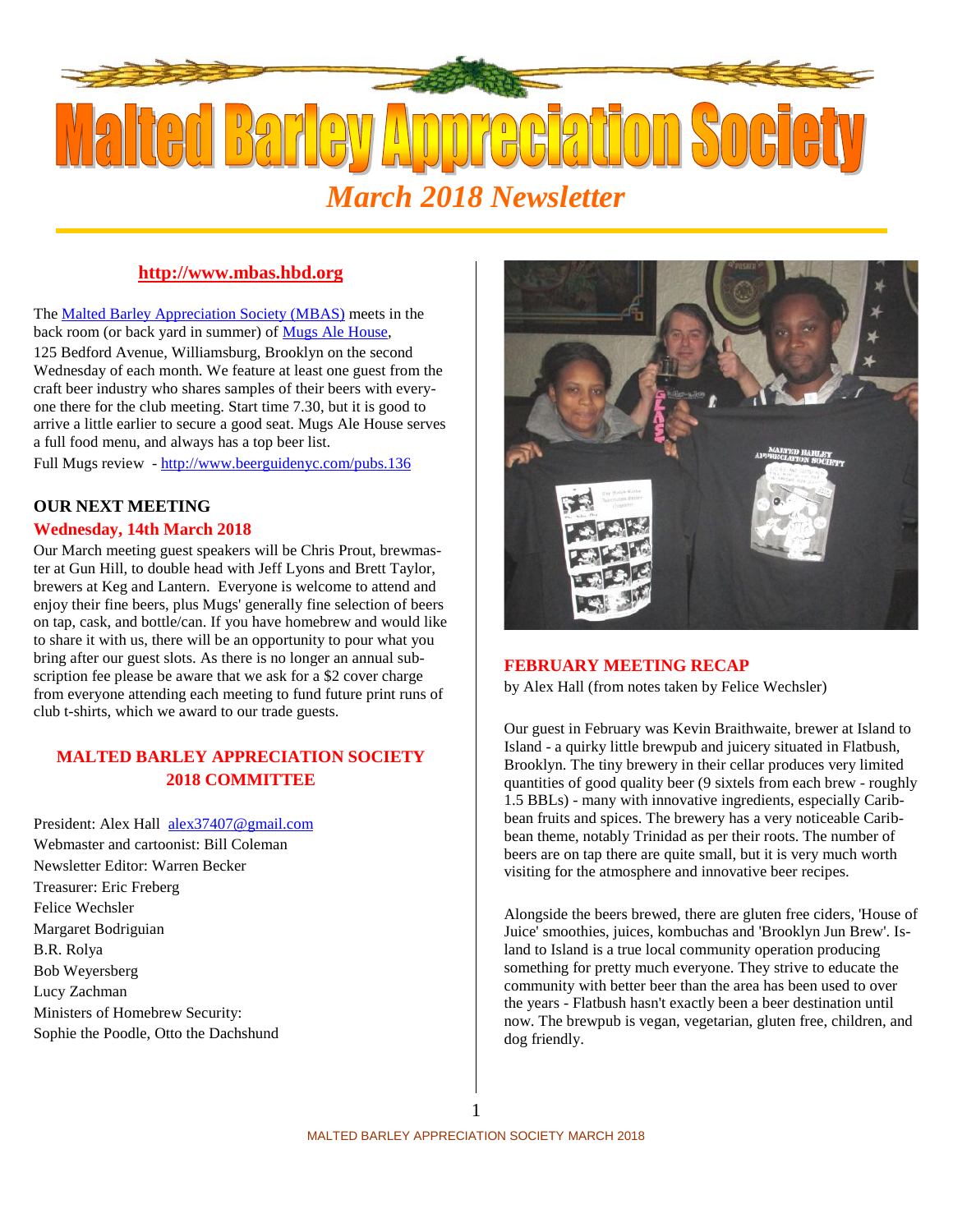More details can be found here, including travel directions and opening hours (which are limited) -

http://www.beerguidenyc.com/pubs.373 - Island to Island has been open as a brewpub a little over a year. Their website can be accessed here - http://islandtoislandbrewery.com/.



Kevin's business partner Danii Oliver was also present at our meeting, though she left it to Kevin to address the club. There are actually three people doing the brewing operations, all with their own distinctive signatures. A recent development has been to sell beers off-site, to a very limited number of known beer bars - plus a Caribbean restaurant called Sip Unwine at 1197 Flatbush Avenue. 95% of production is still sold on site though. To expand capacity and range, there is a possibility of contract brewing elsewhere in the future to complement those brewed on the tiny in house system.



Two collaborative IPAs have recently been brewed, one with Five Boroughs Brewery and another with the NYC Brewers Guild.



The first of two beers sampled was 'Midnight Porter', the brewery's first bottle release. This was found to be a delicious spiced dark ale, featuring cinnamon, anise, and sorrel, the latter of which is common in Trinidad and can be steeped like tea into beers. ABV comes in at a bold 8.5% (not 6% as erroneously stated on untappd.com). The spices were just about at the right level, I find some other breweries can tend to overdo it - especially for winter seasonal beers. Getting the right balance shows that the brewer is skilled. It went down well and was easy to drink. Very enjoyable.

We only had two treats as this brewery is so small, the second of which was 'Just For You', a stout at 5.4% ABV (again untappd.com is a bit off on strength). We found this to be roasty with distinct coffee notes, despite the fact that coffee isn't part of the recipe which came as a surprise to all of us. This was enjoyed very much.

Although not present at our meeting, I should mention that Island to Island's flagship beer is called 'Yuh Crazy', billed as a 'West Indian Red IPA made with apples and sorrel, with Calypso hops'. Try it at their brewpub, hint...

I can predict this operation to do well, partly for their creativity and partly for their immense dedication to the local community especially providing much needed beer education to a locality which was formerly a craft beer desert.

More here, thanks to our friends Chris and Mary... http://heritageradionetwork.org/podcast/wilin-w-island-to-island brewery/

*Island to Island Brewery and Tasting Room 642 Rogers Avenue Brooklyn NY 11226 (Flatbush / Prospect Lefferts Gardens) 1-646-769-0490*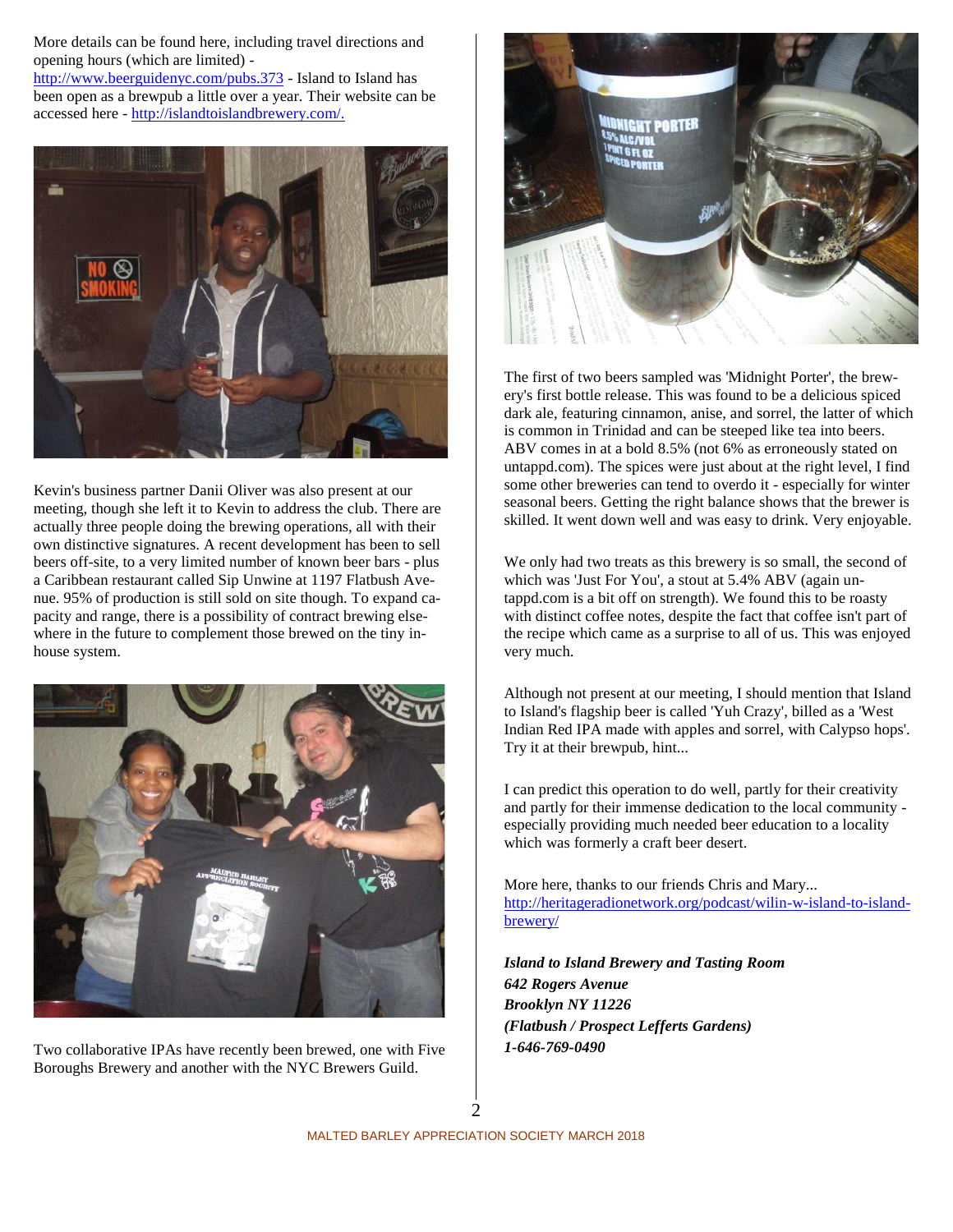









#### **FRIEND WEBSITES ASSOCIATED WITH THE MBAS**

**Fuhmentaboutit -**

http://heritageradionetwork.org/series/fuhmentaboudit/ Chris Cuzme and Mary Izett's homebrewing podcast. **Beer Sessions Radio**  http://heritageradionetwork.org/?s=Beer+Sessions+Radio Craft beer podcast hosted by Jimmy Carbone. **The Gotham Imbiber**  http://www.gotham-imbiber.com/ Alex Hall's 'from the street' NYC craft beer site. **A New York Beer and Pub Guide**  http://www.beerguidenyc.com/ Over 300 NYC beer destinations with multiple search options. **BrewYorkNewYork**  http://brewyorknewyork.com/ Local craft news by Chris O'Leary **NYC Craft Beer Club**  https://www.facebook.com/groups/166404453379990/

## **http://www.mbas.hbd.org**